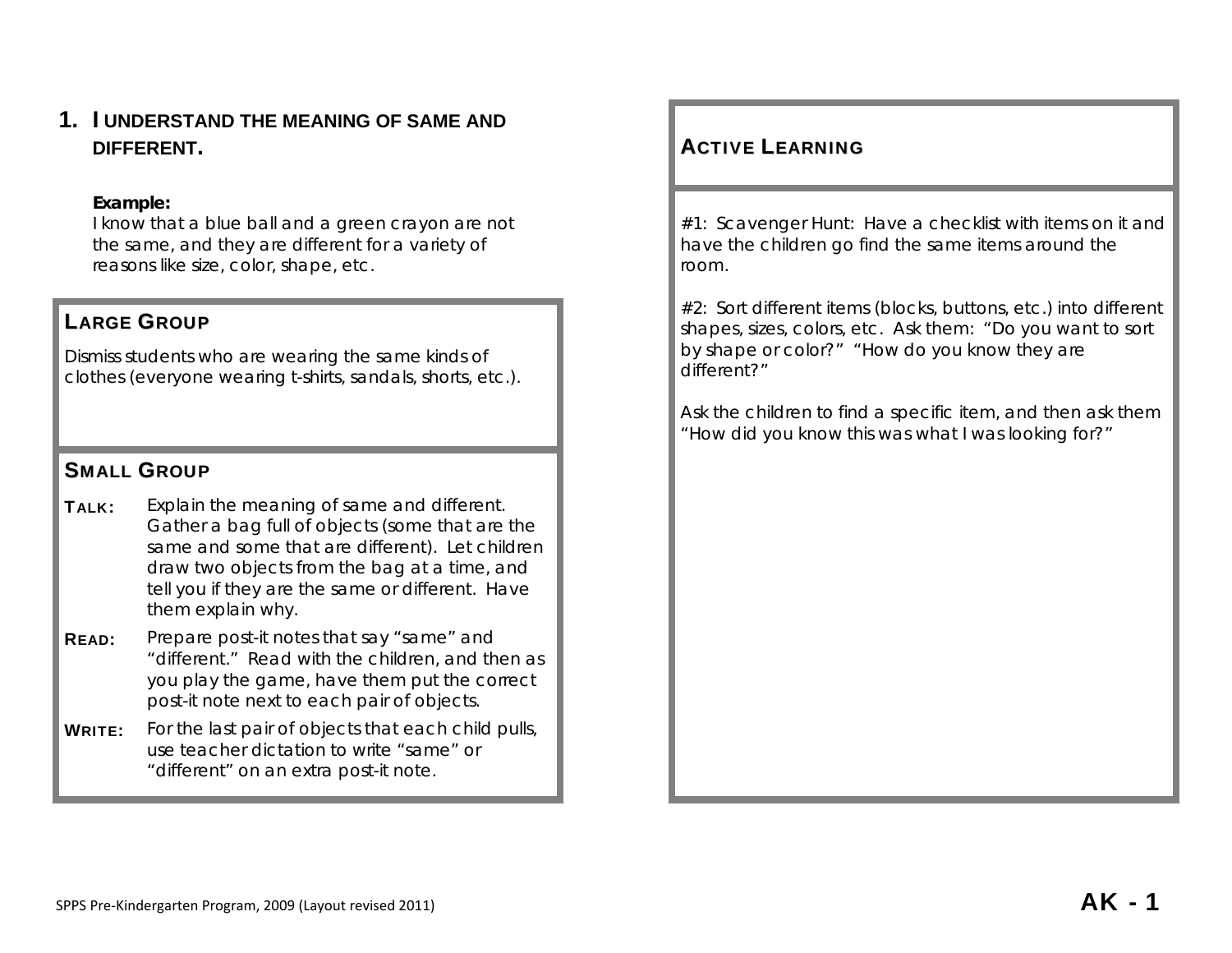**2. I CAN ISOLATE ONE OBJECT FROM A SCENE/PICTURE. ACTIVE** 

## **Example:**

While reading a book about the beach, my teacher asks me to point to the picture of the sun on the page, and I can point to the sun.

## LARGE GROUP

Give each child a book and point to objects in the book as you read together. Use props to emphasize vocabulary.

## SMALL GROUP

TALK: Ask children to point to different familiar objects on the page as you read aloud.

**READ:** Read a book with the children. Make sure to pick a book with lots of illustrations.

**WRITE:** Let the child draw a picture related to the story you just read. Using teacher dictation, label one object in their picture.

# **ACTIVE LEARNING**

Leave materials in the Art Center to create a group mural related to your Area of Study. After it is complete, hang it up in the classroom and encourage children to isolate/ label objects in the picture.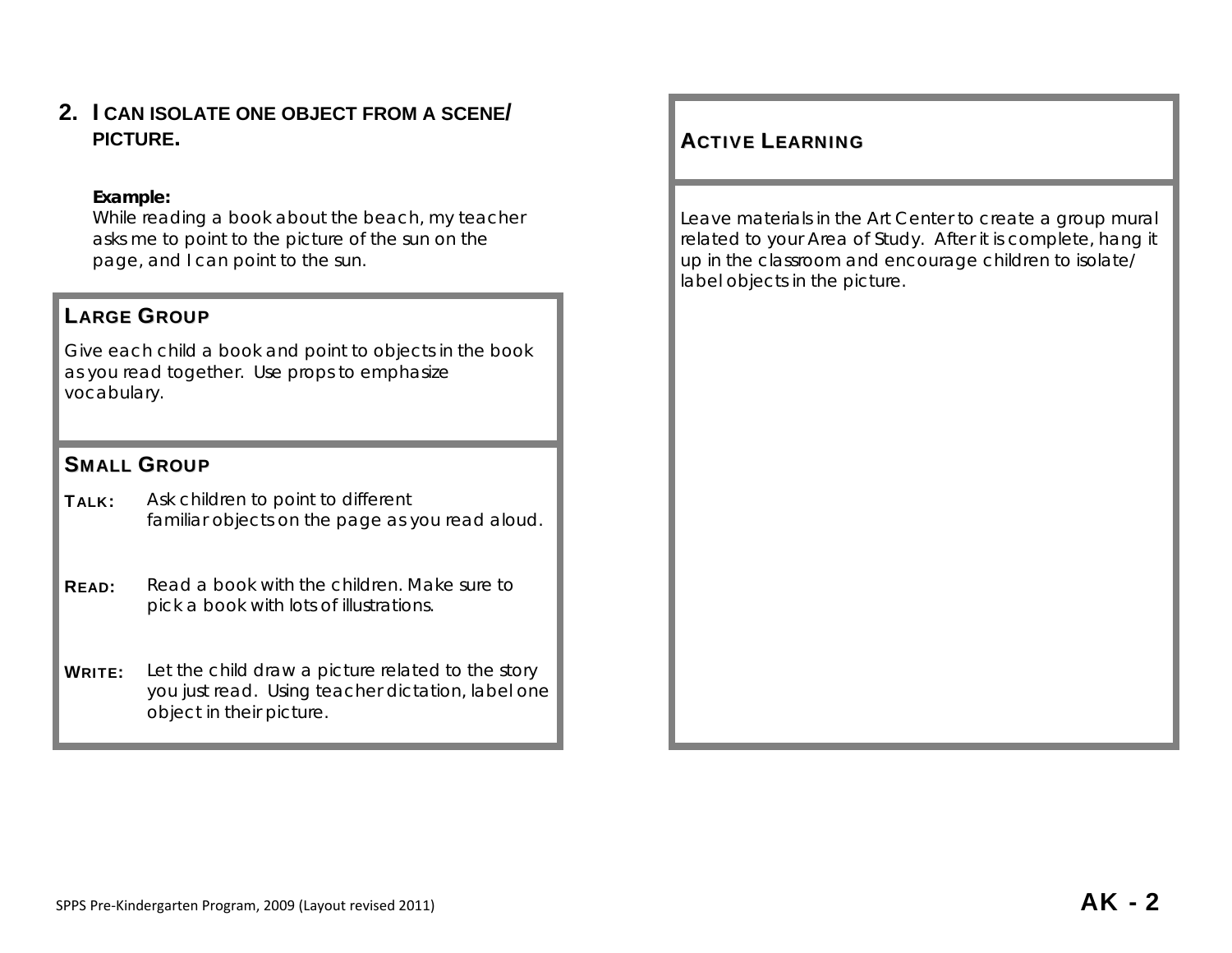# **3. I CAN MATCH OBJECTS.**

## **Example:**

When I look at a group of objects, like a pencil, a paperclip and another pencil, I can match the two pencils and know they are the same.

# LARGE GROUP

#1 Prepare sets of matching pictures of objects. Place one picture on the rug, and hand each child a matching picture as they transition into Morning Meeting. Have them find their match as they sit down, **or** pass out pairs of objects to the children and have them find their partner.

#2 Copy pictures of objects from your Read Aloud and distribute to the children. Have individual children match the copy with the pictures in the book as you read.

# SMALL GROUP

- **TALK:** Fill a shoe box with matching pairs of everyday objects (2 pencils, 2 paperclips, 2 scissors, 2 pieces of paper, etc.). Let the children take turns finding matching pairs of objects.
- **READ:** Make a simple list poem using the objects from the shoe box (see example below). Tape a picture (or the actual object) to the end of each line and have the children find the matching object ("I have a pencil. Can you find the match?")

WRITE: Let children draw pictures of matching objects.

# ACTIVE LEARNING

As children play in Centers, encourage them to find matching objects (two mini clipboards, two aprons, two cars, etc.).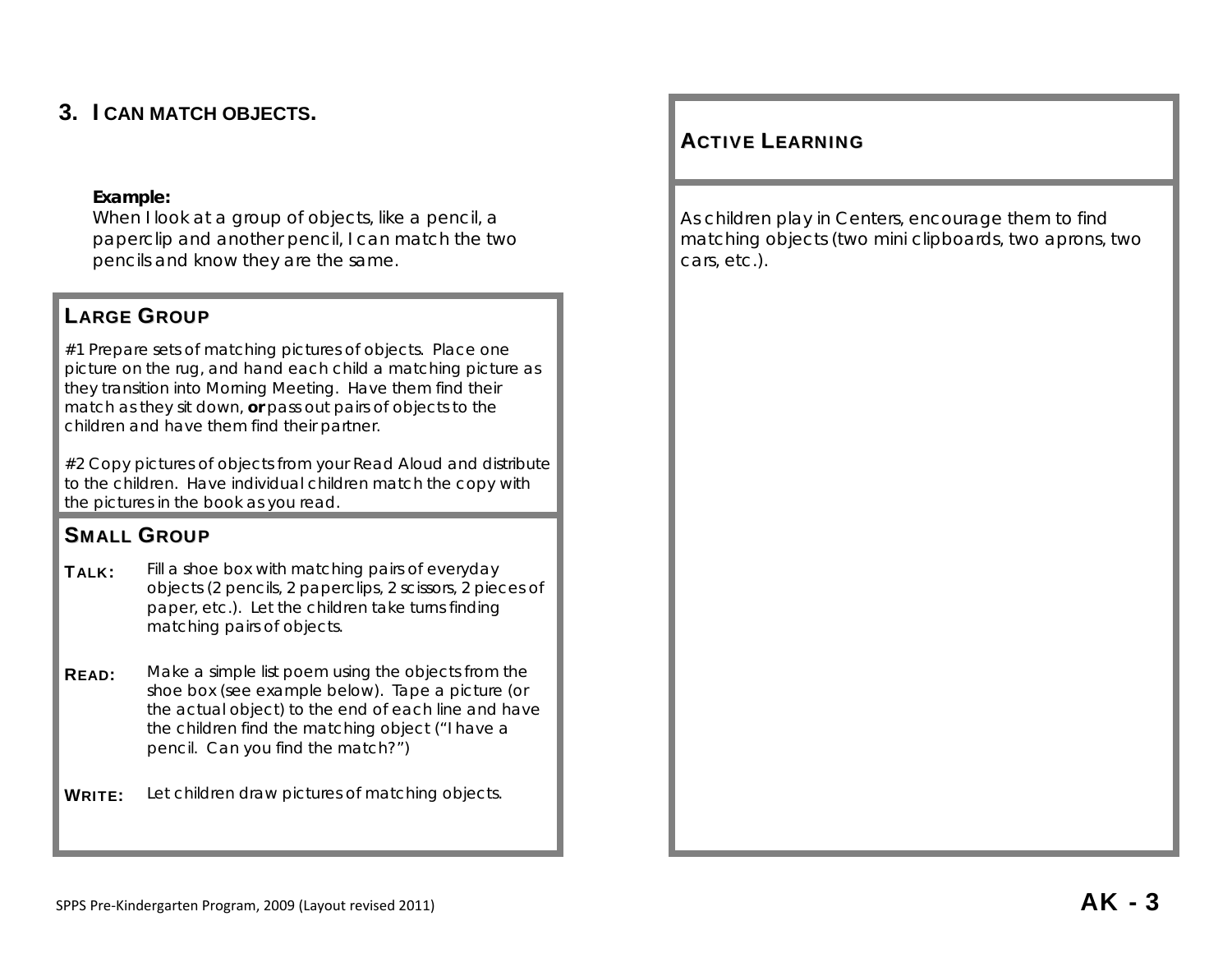**4. I CAN POINT TO OBJECTS WHEN SOMEONE ELSE NAMES THEM.** 

#### **Example:**

At lunch, when my teacher says "Point to the cup." I am able to point to the cup.

## LARGE GROUP

Prepare "What is it?" bag with objects related to your Read Aloud. Identify the objects in the bag with the group, and place in the center of the group. Call on individual children to come forward, and when you (or another child) say the name of the object, have the child point to the named object.

# SMALL GROUP

**TALK:** Play "I Spy" with objects around the room. Say: "I spy with my little eyes a \_\_\_\_\_." (chair, clock, block). Have the children point to the object that you have named.

**READ:** Write out the words to "I Spy." Point to the words as you play.

**WRITE:** On the last round of the game let the children draw a picture of the object. Let them insert their word into the "I spy…" sentence and read together.

# **ACTIVE LEARNING**

As children play in Centers during Active Learning, continue to play the "I Spy" game, or ask them to point to objects that the teacher names.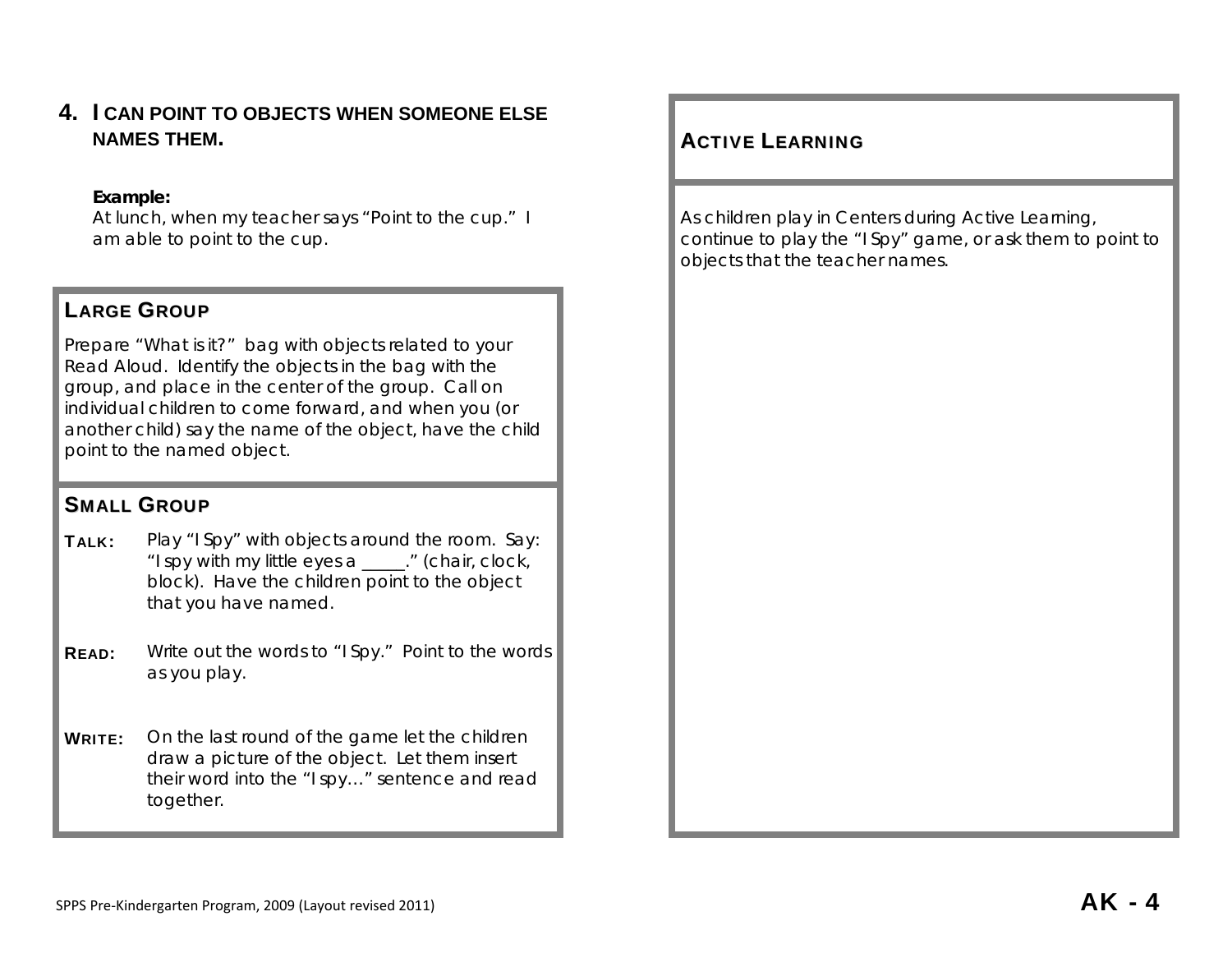**5. I CAN SAY THE NAME OF AN OBJECT WHEN SOMEONE ELSE ASKS ME.** (Produce) ACTIVE

## **Example:**

I can say the name of an object when my teacher points to it or asks me what it is. When my teacher holds up a pencil, I am able to say "pencil."

# **LARGE GROUP**

Prepare a "What is It?" bag with familiar objects. As children transition into Morning Meeting, sing "What Is it?" Pull objects from the bag for the children to name, and then have elaborated conversations about each object.

# SMALL GROUP

- **TALK:** Bring your Read Aloud book from Morning Meeting to Small Group. Look at a few pages together, and have the children name some of the objects in the illustrations.
- **READ:** Re-read part of your book from Morning Meeting, asking the children to name objects as you read.
- **WRITE:** Let the children draw an object from the book on a white board. Write the name of the object together.

# **ACTIVE LEARNING**

Teacher sits in one of the Learning Centers and starts a conversation. Say "I notice a lot of objects in this center. What objects do you notice?" Let the children name the objects. If possible, extend the activity, and bring materials to label the objects with pictures and words.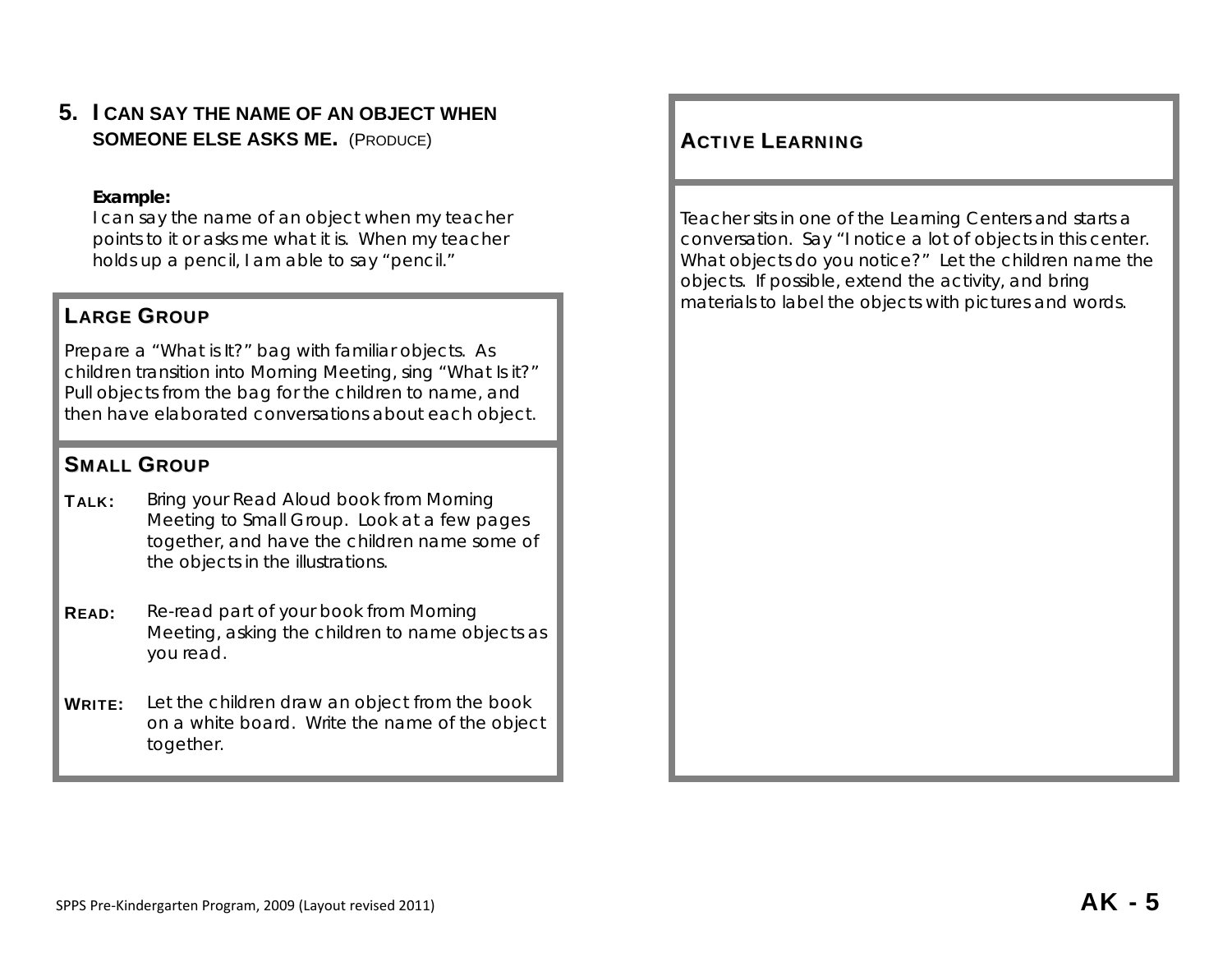# **6. I CAN MATCH COLORS THAT ARE THE SAME.**

#### **Example:**

When I see a group of colors, like blue, green, red, and another blue, I can match the two blue colors and know they are the same.

As children transition out of Morning Meeting, have them find a friend who has the same color shirt.

## SMALL GROUP

- TALK: Pick 2-4 colors to work with in Small Group (introduce more colors when the children are ready). Pre-gather construction paper and objects from around the room for each color. Let the children sort the objects by color, using the construction paper as a mat.
- **READ:** Before you begin playing the game, hold up each colored construction paper and say the color name.
- **WRITE:** After they are done sorting, let the children pick an object, and choose the matching color marker/crayon to draw a picture of their object. (They picked a blue bear, then use a blue marker to draw it.)

# ACTIVE LEARNING

#1: As children are playing in the Block Center, have them match blocks that are the same color.

#2: In the Art Center, put out cups with different color **LARGE GROUP LARGE GROUP LARGE GROUP LARGE GROUP LARGE GROUP LARGE GROUP LARGE GROUP LARGE GROUP LARGE GROUP LARGE GROUP LARGE GROUP LARGE GROUP LARGE GROUP LARGE GROUP LARGE GROUP LARGE GROUP** into the cups.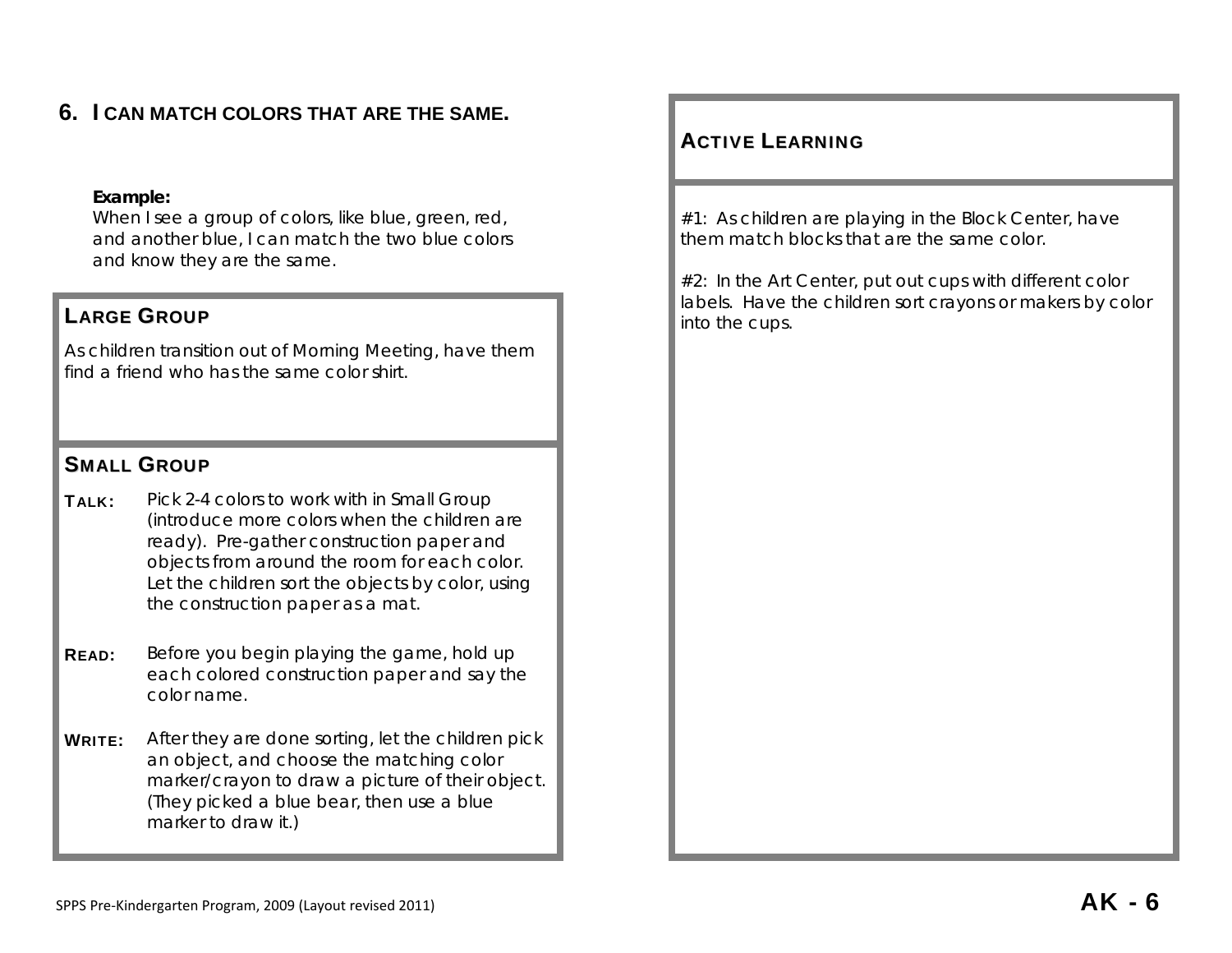**7. I CAN POINT TO COLORS WHEN SOMEONE ELSE NAMES THEM.** 

## **Example:**

When I look at a group of colors like red, blue, and green, I can point to green when my teacher says the name of that color.

# LARGE GROUP

Let children leave Morning Meeting by naming colors. Say "If you have the color green on, you can go to…" Have them point to the piece of their outfit that is the color you've just named.

# SMALL GROUP

- **TALK:** Place different colored construction paper circles around the room (write the name of the color on each circle). Line the children up at a starting point. Name a color and have them race to the corresponding colored circle.
- **READ:** Review the colors with the children before you begin. Walk around the room and say the color names.
- WRITE: After you are done racing, tell each child to choose a specific colored crayon. Let them draw with the color.

# **ACTIVE LEARNING**

#1: Have objects/manipulatives to sort that tie into your Area of Study or Read Aloud. Provide colored plates or cups labeled with the color words. As the children sort the objects, name the colors for them and have them point to the colors.

#2: In your Writing Center, provide varied kinds of paper/utensils in many colors. As children are writing, ask them to point to colors you name.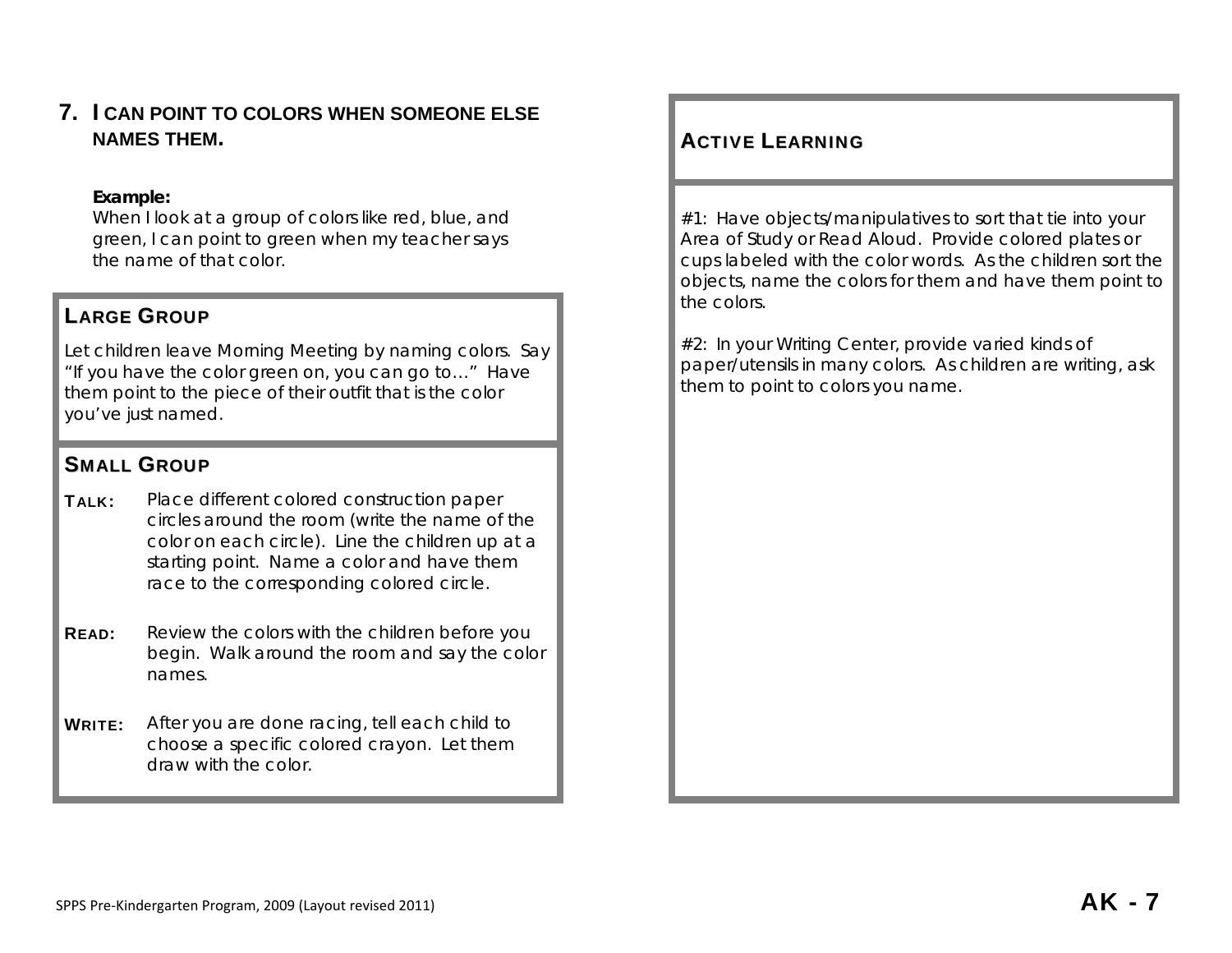**8. I CAN SAY THE NAME OF A COLOR WHEN SOMEONE ELSE ASKS ME.** (Produce) ACTIVE

#### **Example:**

When my teacher holds up a color or points to a color, I can say the correct color name. When she holds up a green circle, I can tell her it is green.

# **E GROUP again.**

Write each line of the Daily Message in a different color. Before you begin reading, have the children tell you what color marker you used to write the message.

## SMALL GROUP

- TALK: Choose a book that has many colors in it (*Mouse Paint* or *Colors of Us*). As you read through the book, let the children name the colors they see in the illustrations.
- **READ:** Read all or part of the book with the children, letting them chime in with the color names. After reading, tell the children that you are going to create a class "Color Book."
- WRITE: Let them each choose a color and draw a picture. Using teacher dictation, write the name of the color at the bottom of each page. Bind together, and add to your Reading Center.

# **ACTIVE LEARNING**

Cut out construction paper circles in a variety of colors. Place the colors on the Morning Meeting rug for a color version of Freeze Dance. When you turn off the music, they have to stand on a colored circle and then tell you **LARGE GROUP CONSIDERING A REPORT OF A REAL PROPERTY AND REAL PROPERTY OF A REAL PROPERTY OF A REAL PROPERTY OF A REAL PROPERTY OF A REAL PROPERTY OF A REAL PROPERTY OF A REAL PROPERTY OF A REAL PROPERTY OF A REAL PROPER**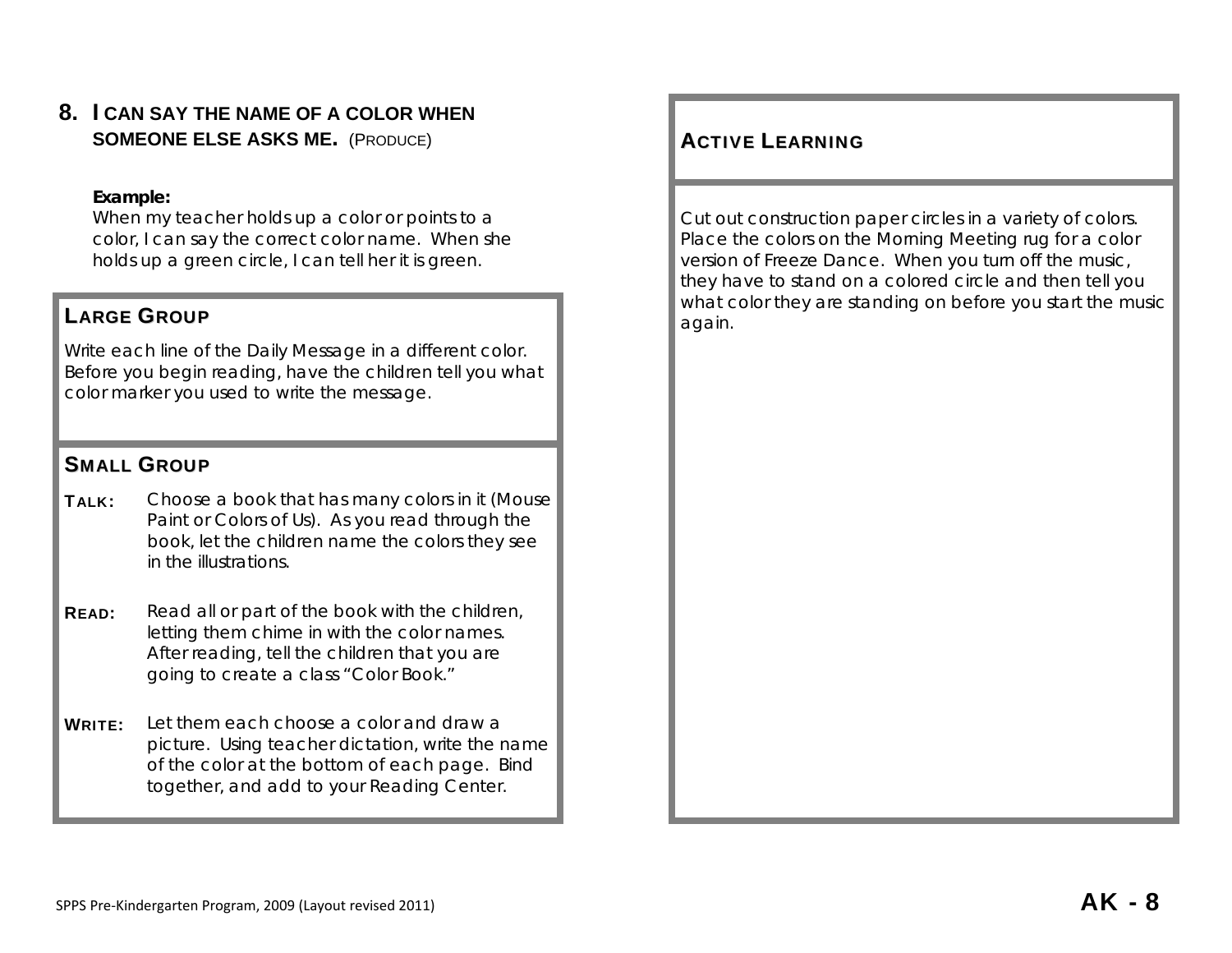# **9. I CAN MATCH SHAPES THAT ARE THE SAME.**

#### **Example:**

When I see a circle, triangle, and another circle I can match the two circles and know they are the same shape.

# LARGE GROUP

Choose a book for your second Read Aloud that has lots of shapes. Pass out a variety of construction paper shapes to the children. When you get to a shape in the book, stop and have the children look at the shape in the illustration and then hold up the matching shape if they have it.

# SMALL GROUP

**TALK:** Place post-it notes with drawings of shapes around the Small Group area. As children come to Small Group give them each a shape on another post-it or index card. Have them find all of the corresponding matching shapes. If there is time, trade shapes and have them look for another shape.

**READ:** As a group, look at each child's shape and supply the shape name.

**WRITE:** Let the children choose a shape to trace with their finger. Use running commentary, describe what they are doing as they trace each shape.

# ACTIVE LEARNING

#1: While children are playing with blocks have them match blocks that are the same shape.

#2: Add shapes to your sand table, Math Center or Science Center. Label cups with each shape (tape a circle to the outside of a plastic cup). Let the children sort the shapes into the corresponding cups as they play.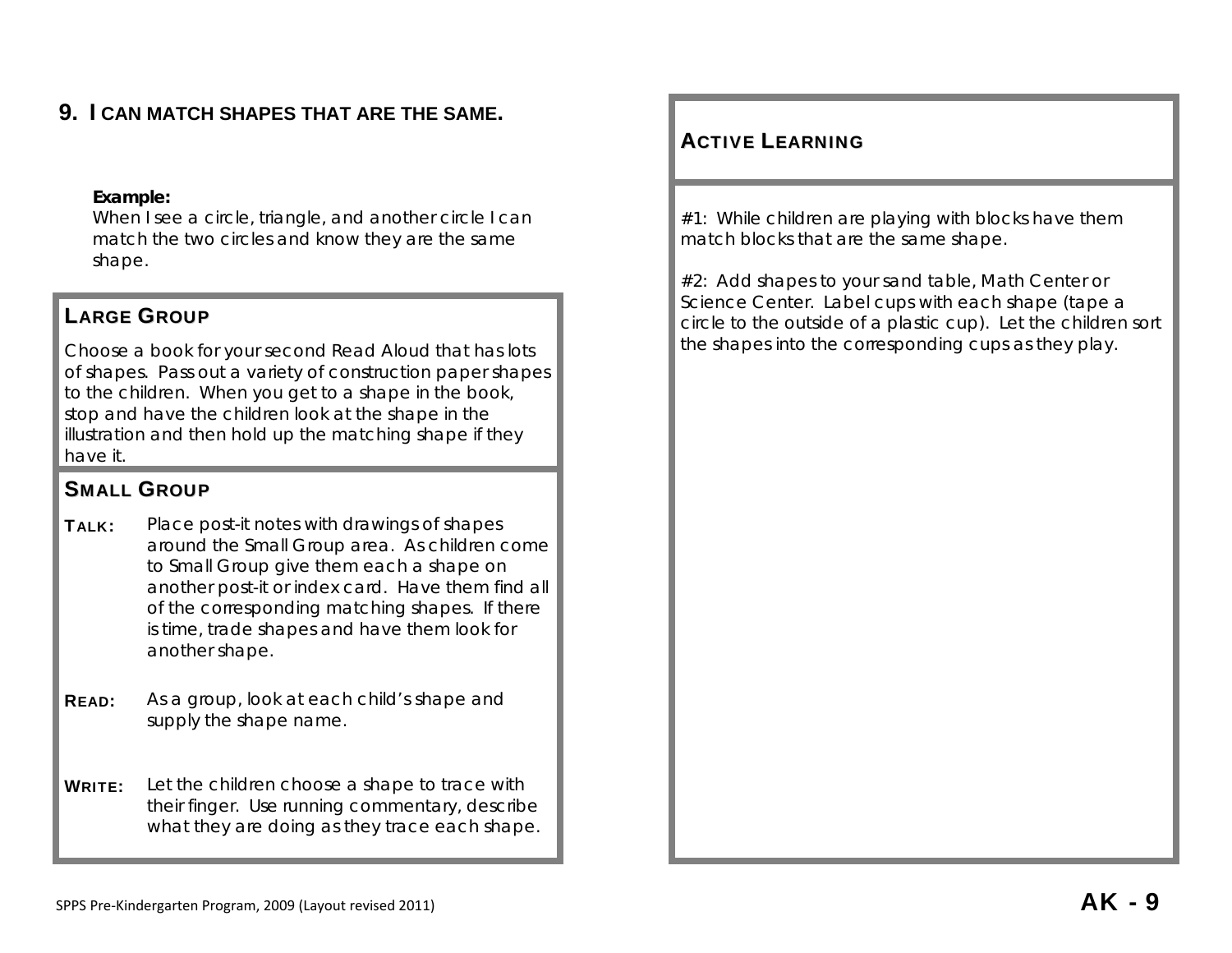# **10. I CAN POINT TO SHAPES WHEN SOMEONE ELSE NAMES THEM.**

## **Example:**

When I look at a group of shapes like a circle, triangle, and a square, I can point to the square when my teacher says the name of the shape.

# LARGE GROUP

Play shape hokey pokey. Pass out shapes to all of the children. Sing the hokey pokey song, but replace body parts with shapes. For example, sing "Put your triangle in, put your triangle out," and all of the children with triangles participate. To make it more difficult, you could give children multiple shapes (tape a circle to their shoe, a triangle to their stomach, etc.)

# SMALL GROUP

- **TALK:** Place shape cut outs around the room. Play "I Spy" with the shapes, and have the children point to the shapes around the classroom. When you are through, look for other places that the shape appears in the classroom (clock is also a circle).
- **READ:** Gather all of the shape cut outs and review the shape names with the children.
- WRITE: Provide white boards for the children. Say a shape name aloud, and have them choose it from the shape cut outs. Let them practice making the shape.

# **ACTIVE LEARNING**

#1: Put shape cut outs into your sensory table. As children are playing, let them search for shapes as the teacher name them.

#2: Put shape books (*Shapes, Shapes, Shapes* by Tana Hoban, *Circus Shapes* by Stuart J. Murphy or *Bear in a Square* by Stella Blackstone) in the Reading Center. As children read independently, ask them to point to shapes the teacher names.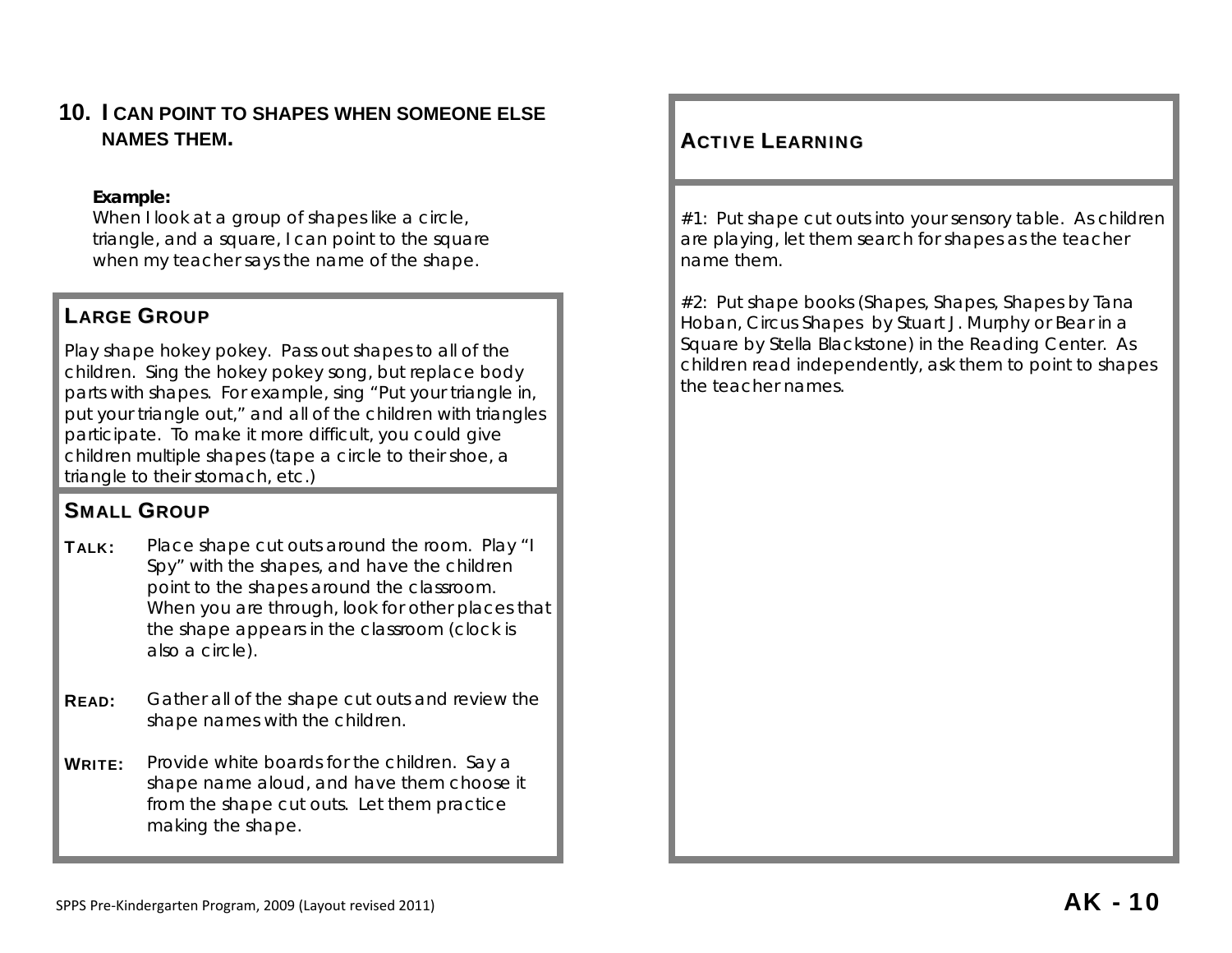**11. I CAN SAY THE NAME OF SHAPES WHEN SOMEONE ELSE ASKS ME.** (Produce) ACTIVE

## **Example:**

When my teacher points to a circle and asks me what it is, I am able to say circle.

# LARGE GROUP

Place objects that have a distinct shape (related to your Area of Study if possible) in a bag. During a Transition, let children feel the mystery objects to see if they can name the shape by touch. If they need to, let them take the object out of the bag, or supply hints (this object has three sides).

# SMALL GROUP

- TALK: Sing "Shapes, shapes, shapes have names. What is the name of this shape?" The teacher draws a shape on the white board, and the children supply the shape name. Take turns making and saying the shape names.
- **READ:** Have the children say the name of the shape each time.

**WRITE:** Let children practice the game in pairs, drawing and saying the shape name with a friend.

# **ACTIVE LEARNING**

Add materials to your Writing Center for the children to make a *Shape Book*. Let them trace or draw their own shape, and interactively write the name of the shape.

Add shapes to your Art Center and encourage the children to make a collage using the shapes. As they explore with the shapes, have them name the ones they chose.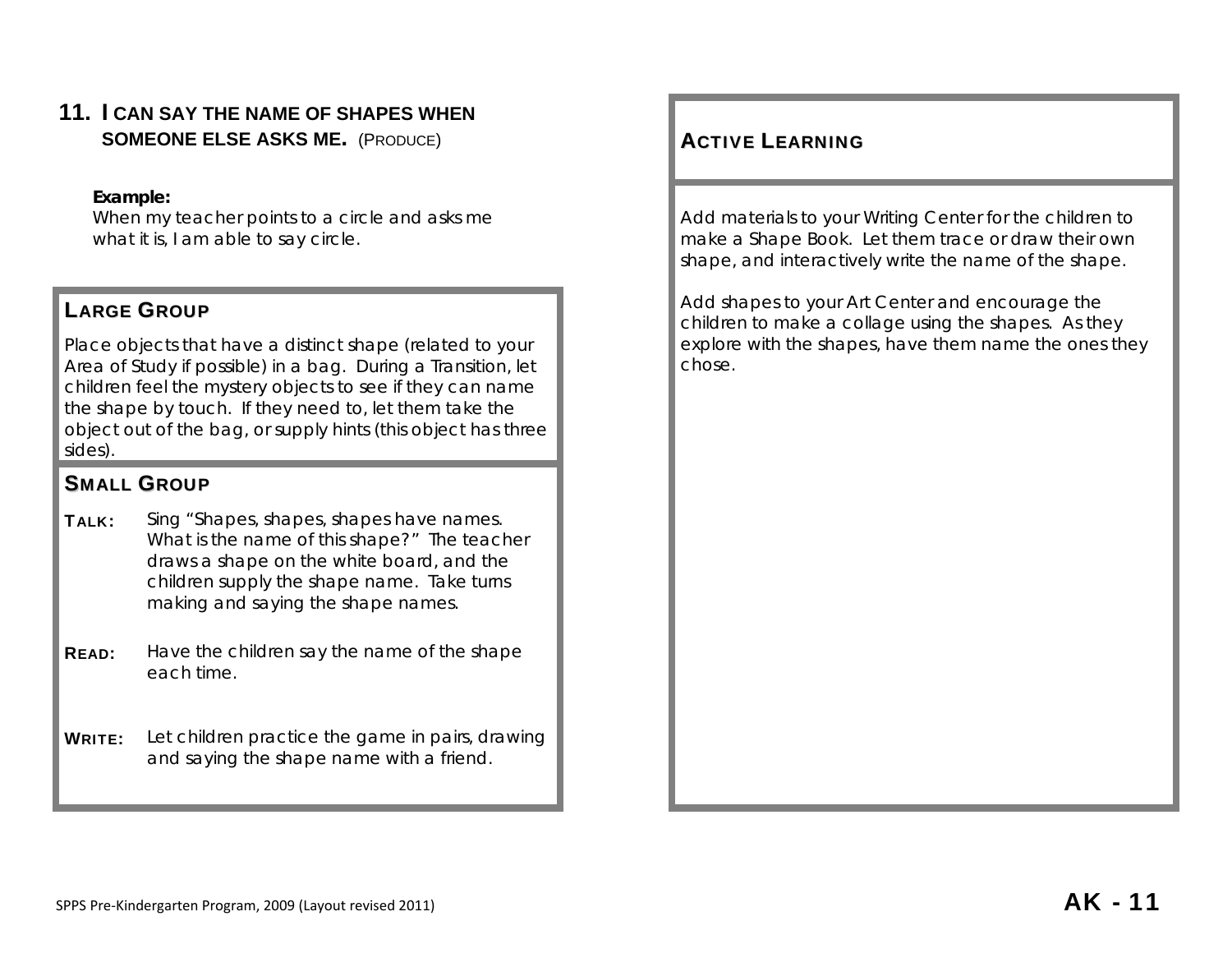**12. I KNOW THE DIFFERENCE BETWEEN LETTERS AND OBJECTS.** 

## **Example:**

When I look at a page of a book, I know the dog is a dog and the writing on the page is made up of letters.

## LARGE GROUP

During Read Aloud, point out the difference between illustrations on the page and letters. Choose children to come and help you point to letters and objects.

## SMALL GROUP

- TALK: As you read a book together, ask the children to point to the letters and objects on the pages. Ask them how they know the difference.
- READ: Choose a book to read from the *School-Home Partners in Learning* curriculum. Read the book with the children, pointing to the text as you read. Explain the differences between letters and illustrations as you read.
- WRITE: Let the children draw a picture from one of the pages of the book. Using teacher dictation, label the object. Point out the difference between the letters and objects.

# **ACTIVE LEARNING**

Copy pages from your Read Aloud book. Cut apart the illustration and letters on the page. Add to the Reading Center along with a copy of the book. Encourage the children to sort the letters and objects into different piles.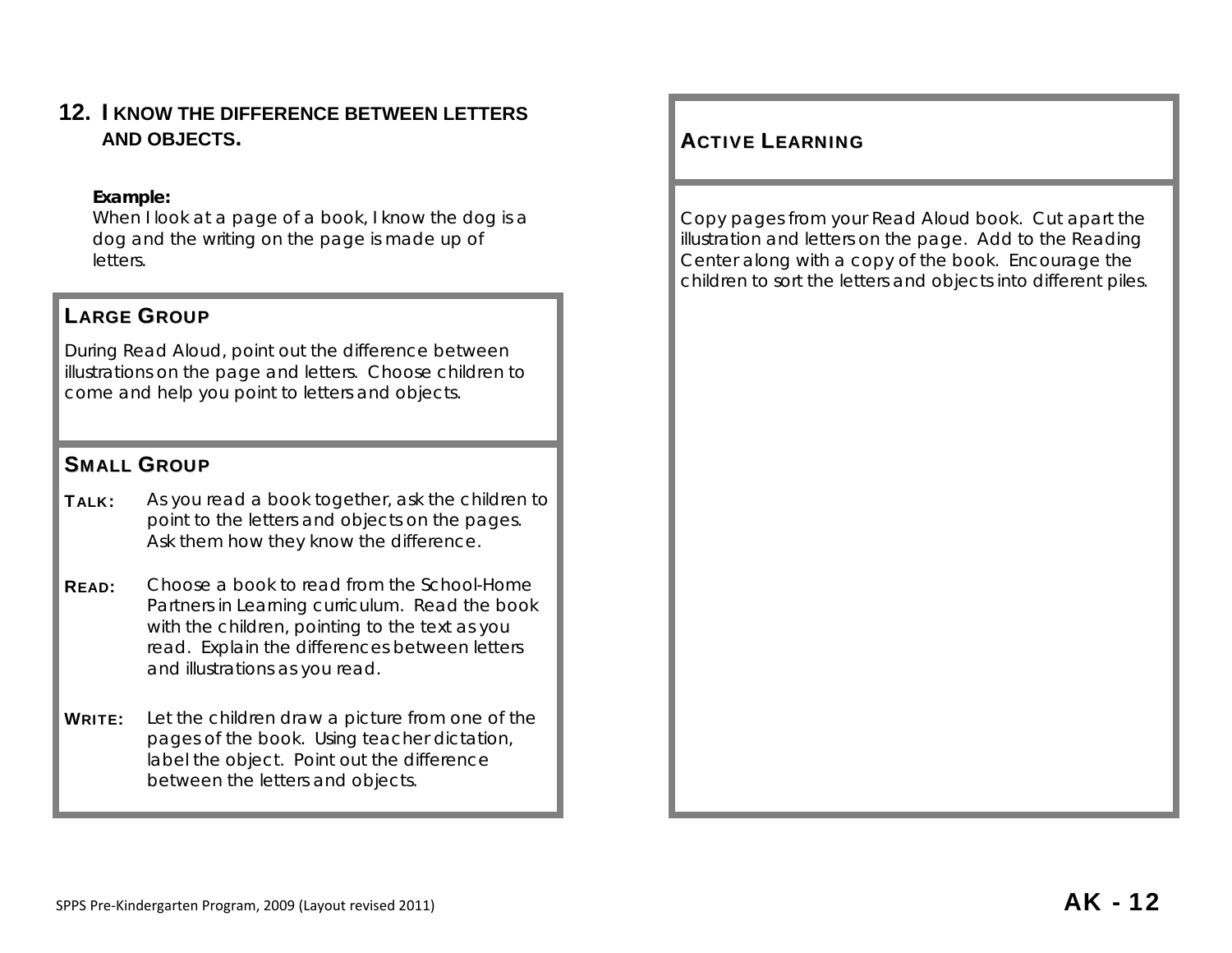# **13. I CAN MATCH LETTERS.**

## **Example:**

When I see an M, X, P, and another M, I am able to match the two Ms, and I know they are the same.

# LARGE GROUP **LARGE GROUP**

Prepare a set of matching letter cards. Shuffle the cards, and as the children transition into Morning Meeting give them each a letter card. Have them find their matching letter partner to sit next to and greet during Morning Meeting.

# SMALL GROUP

- TALK: Gather magnetic letters so that each letter has at least one match. Let the children sort the magnetic letters into matches.
- **READ:** As the children are sorting, name the letters for them.
- WRITE: Let the children trace the magnetic letters with their fingers.

# ACTIVE LEARNING

Hide pairs of matching letters in your sensory table. Let the children find pairs while they explore. Provide clipboards with the alphabet written on them. When they find letters, encourage the children to find the matching letter on the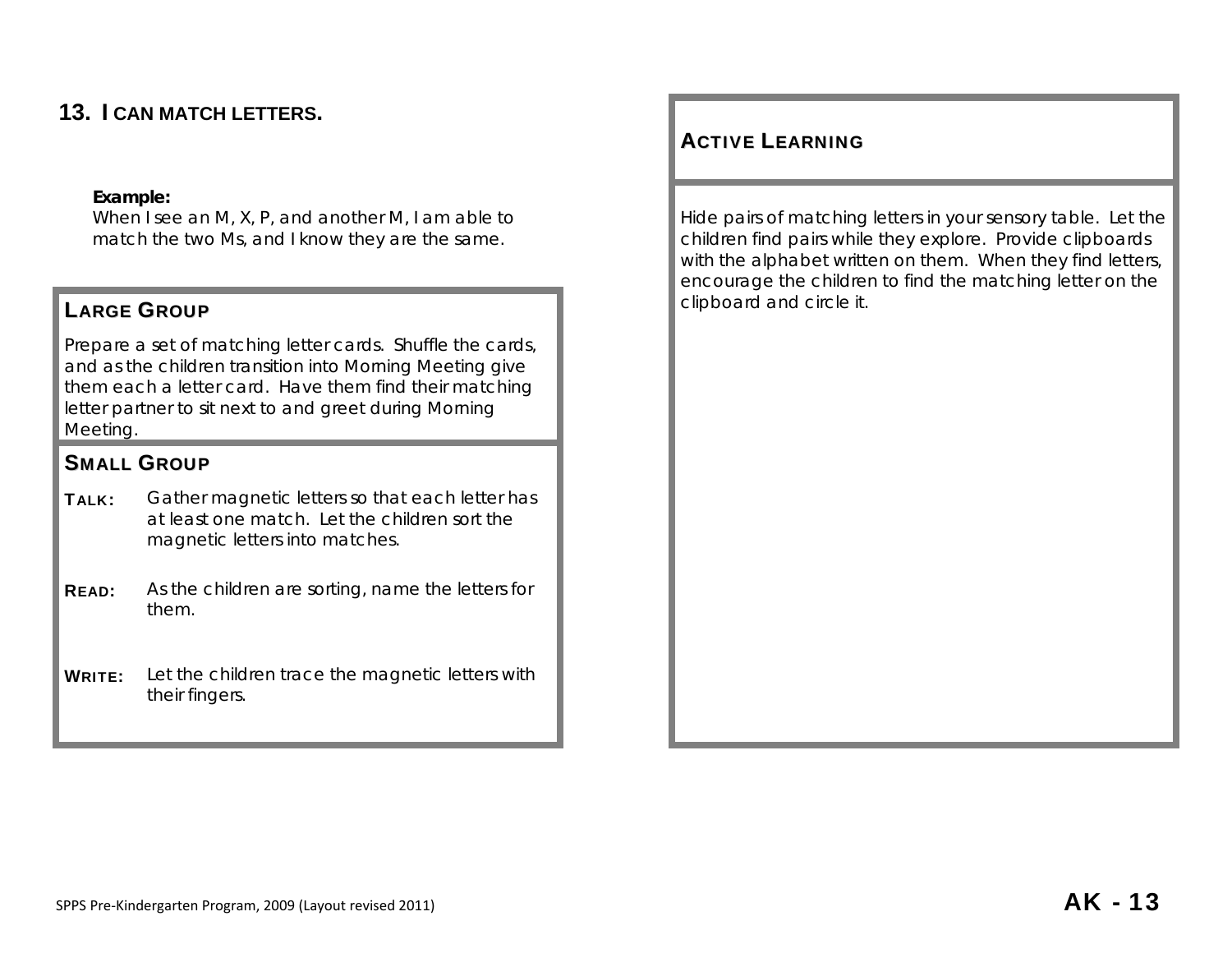# **14. I KNOW EACH LETTER HAS A UNIQUE SHAPE.**

#### **Example:**

I know this is a lower case **b** because it has a circle and stick, and this is a lower case **s** because it is curvy like a snake.

# LARGE GROUP

Hold up a picture of a letter and let the children make the letter in groups using their bodies to make the shape. (Hold up an L, and let them lie on the floor in groups or individually in the shape of an L.)

## SMALL GROUP

- TALK: Pass out sand paper letters to the children. Choose the first letters of the children's names in your group. Let the children trace the letters with their fingers.
- **READ:** Say the letter names aloud as you pass out the letters.
- WRITE: Let the child practice writing the letters in sand, salt or paint.

# ACTIVE LEARNING

Put magnetic letters and cookie trays or sand paper letters out during Active Learning and let the children explore with the letters. Encourage them to trace the letters with their fingers.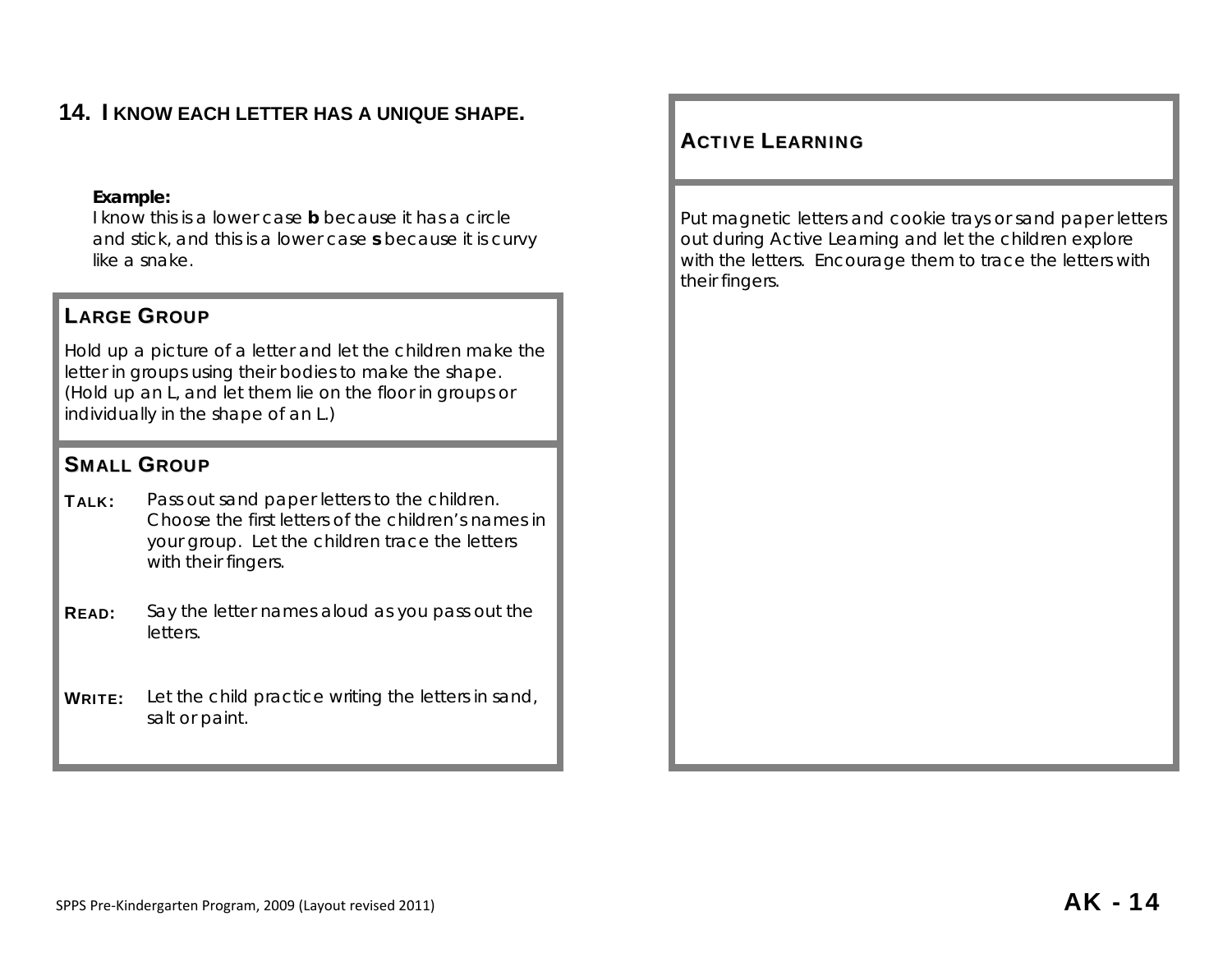# **15. I CAN RECOGNIZE THE FIRST LETTER IN MY NAME.** ACTIVE

## **Example:**

When someone points to the letter B, I know it is the first letter in my name (my name is Bonnie).

# LARGE GROUP

Choose a couple of letters to bring attention to during the Daily Message. Pre-choose the letters, and target the first letter in the name of children who are practicing this skill. When you get to the letter, pause and say the letter name. "Good **M**orning**.** Morning starts with M. Michael, your name starts with M! Does anyone else have M as the first letter in their name?"

# SMALL GROUP

- **TALK:** Look through a magazine together. When you come to words that begin with the first letter of the children's names stop and highlight.
- **READ:** Read a children's magazine with the children. Look through it and talk about the pictures and look for letters.
- **WRITE:** Let the children trace the first letter of their name with their finger.

# **ACTIVE LEARNING**

Encourage the children to find the 5-7 places in your environment where their names/pictures are posted. Help them recognize the first letter in their name at each location.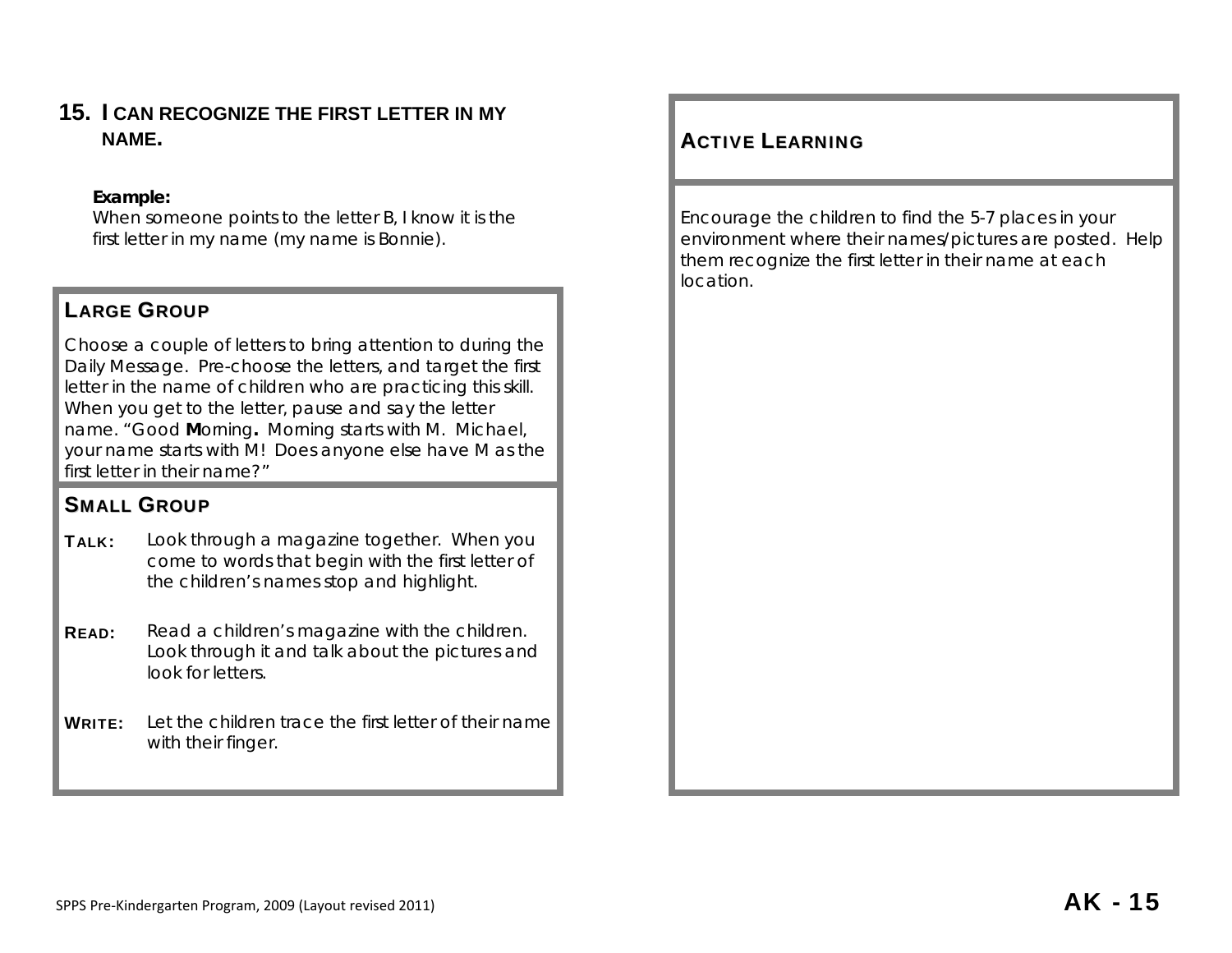# **16. I CAN POINT TO LETTERS WHEN SOMEONE ELSE NAMES THEM.**

## **Example:**

When there is an M, X, and F in front of me, and my teacher asks me to point to the M, I am able to point to the M.

# LARGE GROUP

Choose letters to focus on in the Daily Message. After reading the daily message, choose a child to point to letters that the teacher names.

# SMALL GROUP

- TALK: Take your Small Group to the word wall. Let the children point to letters on the word wall alphabet as you name them. (Cue them up to point to both the ABC line, and the word wall vocabulary words.)
- **READ:** Read the vocabulary cards and letter names together as you explore with the children.
- **WRITE:** Ask each child to point to a letter that the teacher names, and then practice either writing the letter or one of the words under that letter from the word wall.

# **ACTIVE LEARNING**

Tape letters to your blocks or add letters to the sensory table. As children play, the teacher names letters and the children point to them.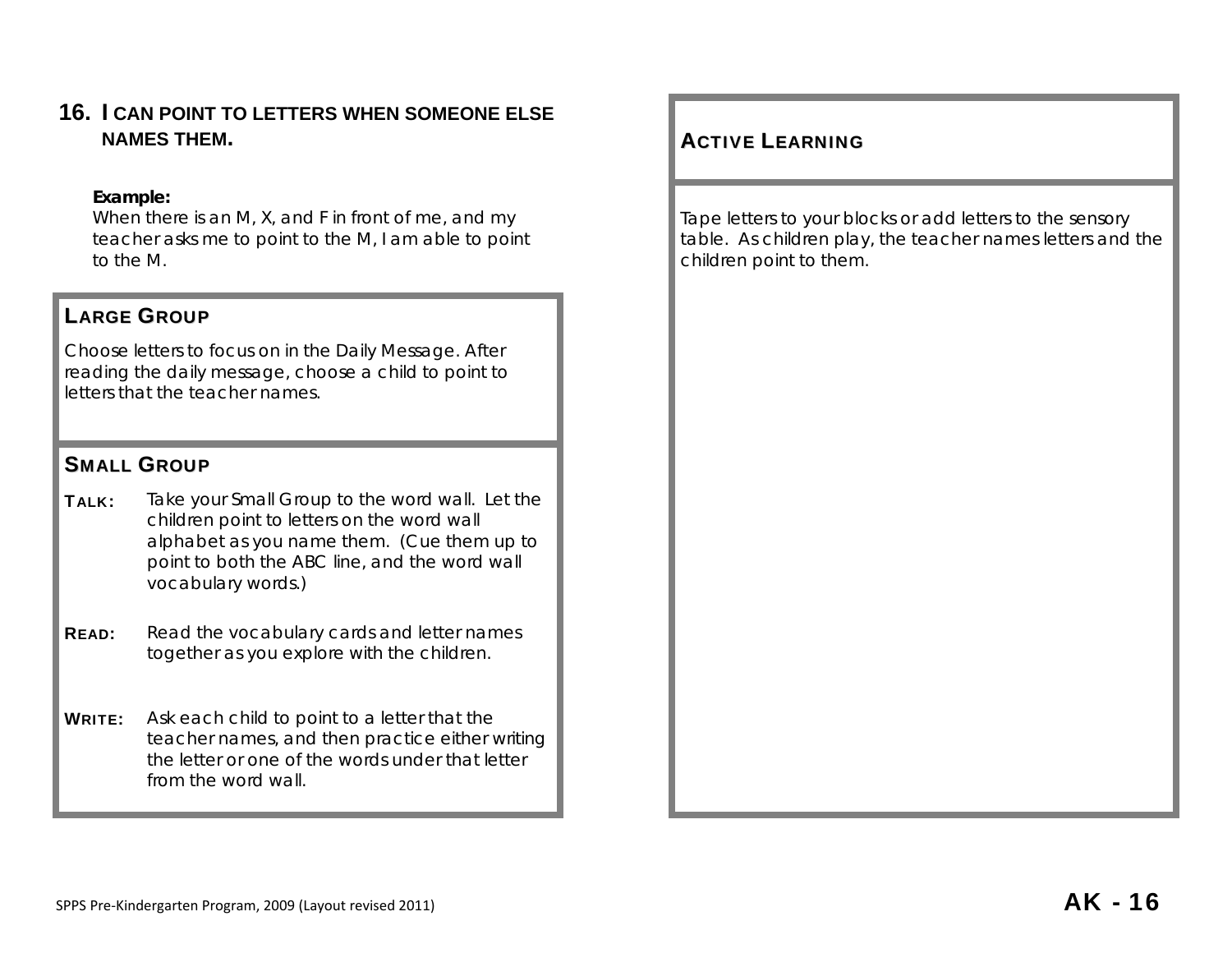# **17. I CAN SAY THE NAME OF A LETTER WHEN SOMEONE ELSE ASKS ME.** (Produce) ACTIVE

## **Example:**

When my teacher holds up the letter G and asks me for its name, I am able to say G.

During Regroup to Revisit, as you greet each child with a personal connection, hold up a familiar letter and have them tell you the letter name.

# SMALL GROUP

TALK: Put letters into envelopes, and distribute to the children. Practice naming the letters together.

**READ:** As each child opens his/her envelope have them name the letter inside.

WRITE: Let the children choose a letter to write. Put it in an envelope to "mail" to one of their friends or send home to a parent.

# **ACTIVE LEARNING**

Put out a box with a hole cut in it the size of an envelope. Supply paper and envelopes for children to write "letters" to each other as an extension of Small Group. Tell the children to address the envelopes to their friends, and then pick a letter to write. When children receive their **LARGE GROUP LARGE GROUP LARGE GROUP LARGE GROUP LARGE GROUP LARGE GROUP LARGE GROUP LARGE GROUP LARGE GROUP LARGE GROUP LARGE GROUP LARGE GROUP LARGE GROUP LARGE GROUP LARGE GROUP LABBE AND A**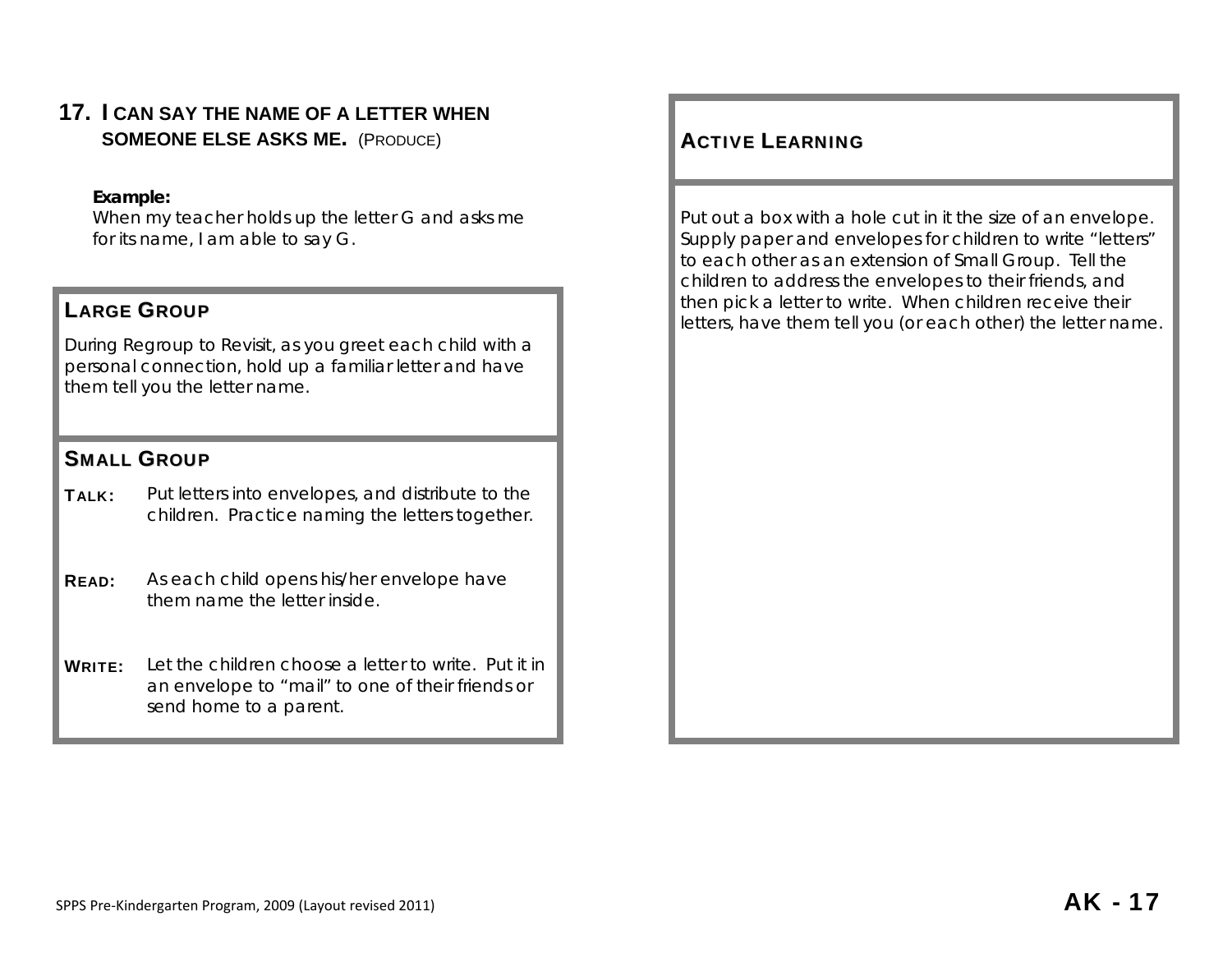# **18. I CAN RECOGNIZE THE FIRST LETTER OF MY NAME WHEN IT APPEARS IN OTHER PLACES.**

## **Example:**

When I am driving with my mom in the car, I can recognize the first letter of my name when I see it on billboards.

# LARGE GROUP

During Regroup to Revisit, let one child share where he/she recognized their name during Small Group. As you transition out, let the children identify other places in the room where they see the first letter of their names.

# SMALL GROUP

- TALK: Gather objects with environmental print (food packaging, game boxes, advertisements, etc.). Let the children look through the objects and find the first letter of their name.
- **READ:** Read the environmental print with the children, pointing out the first letter of the children's names.
- **WRITE:** Let the children choose an object to draw a picture of that has the first letter of their name in it. Label the object with the children. Bind all of the pages into a classroom-made ABC book.

# **ACTIVE LEARNING**

As children are playing in the centers, encourage them to find places around the classroom that have the first letter in their names. Provide clipboards for them to write/draw the letter/where they found it.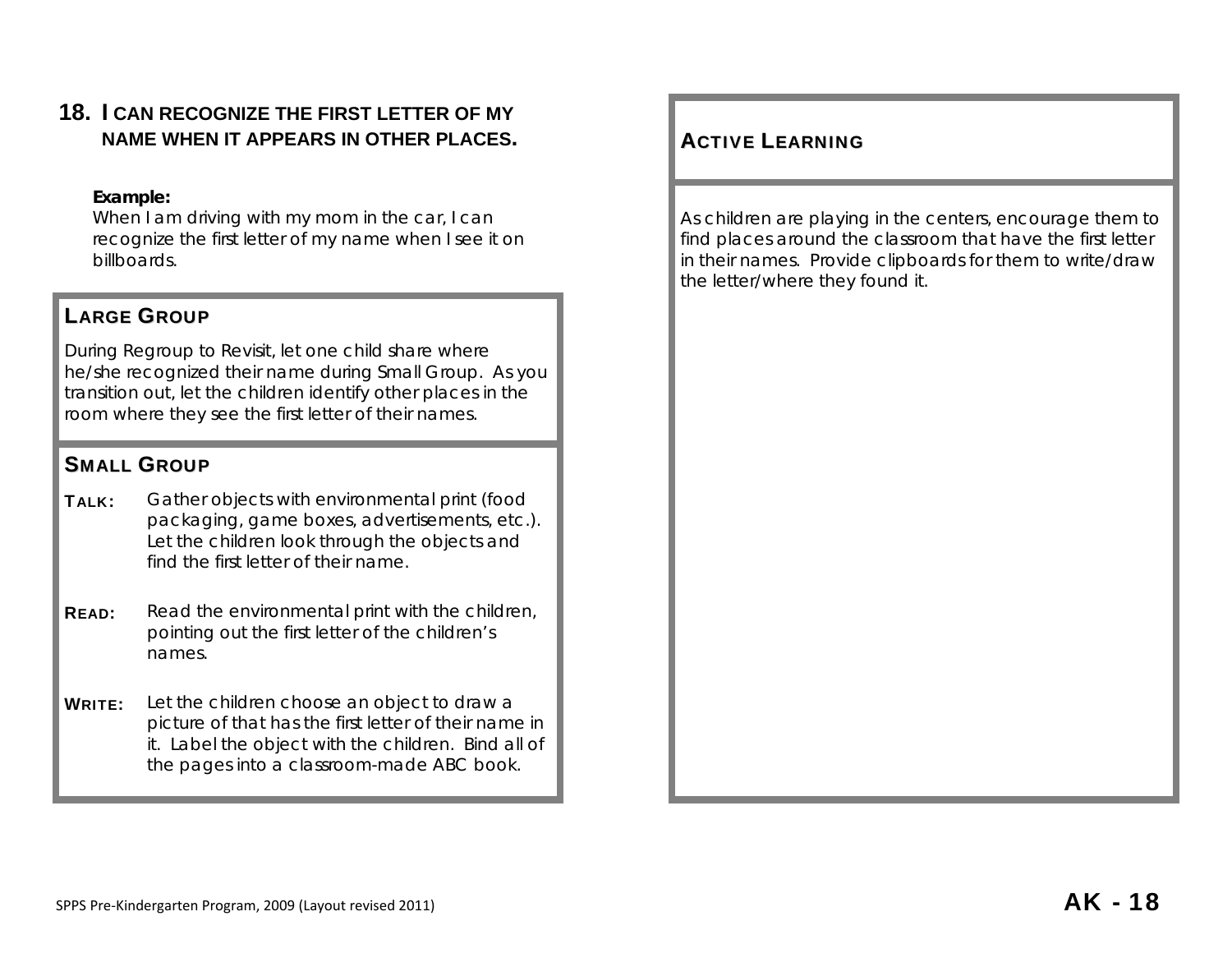**19. I KNOW THE DIFFERENCE BETWEEN A LETTER AND A WORD.** 

#### **Example:**

When my teacher reads the Daily Message, I am able to look at it and know Good is a word and N is a letter.

# LARGE GROUP

As you read the Daily Message, explain to the children the difference between a letter and word. Model circling a letter and then a word. Let children take turns circling letters and words throughout the week.

## SMALL GROUP

- TALK: As you read through the book, on each page have the children point out a letter and then a word. Ask them how they know the difference.
- READ: Read a book from the *School-Home Partners in Learning* curriculum together. Give each child his or her own copy.
- WRITE: Let the children circle a letter and then a word on each page as you read.

# **ACTIVE LEARNING**

Cut up sentence strips and write words on some and letters on others. Add to your sensory table or math sorting station. Encourage the children to sort the strips into words and letters.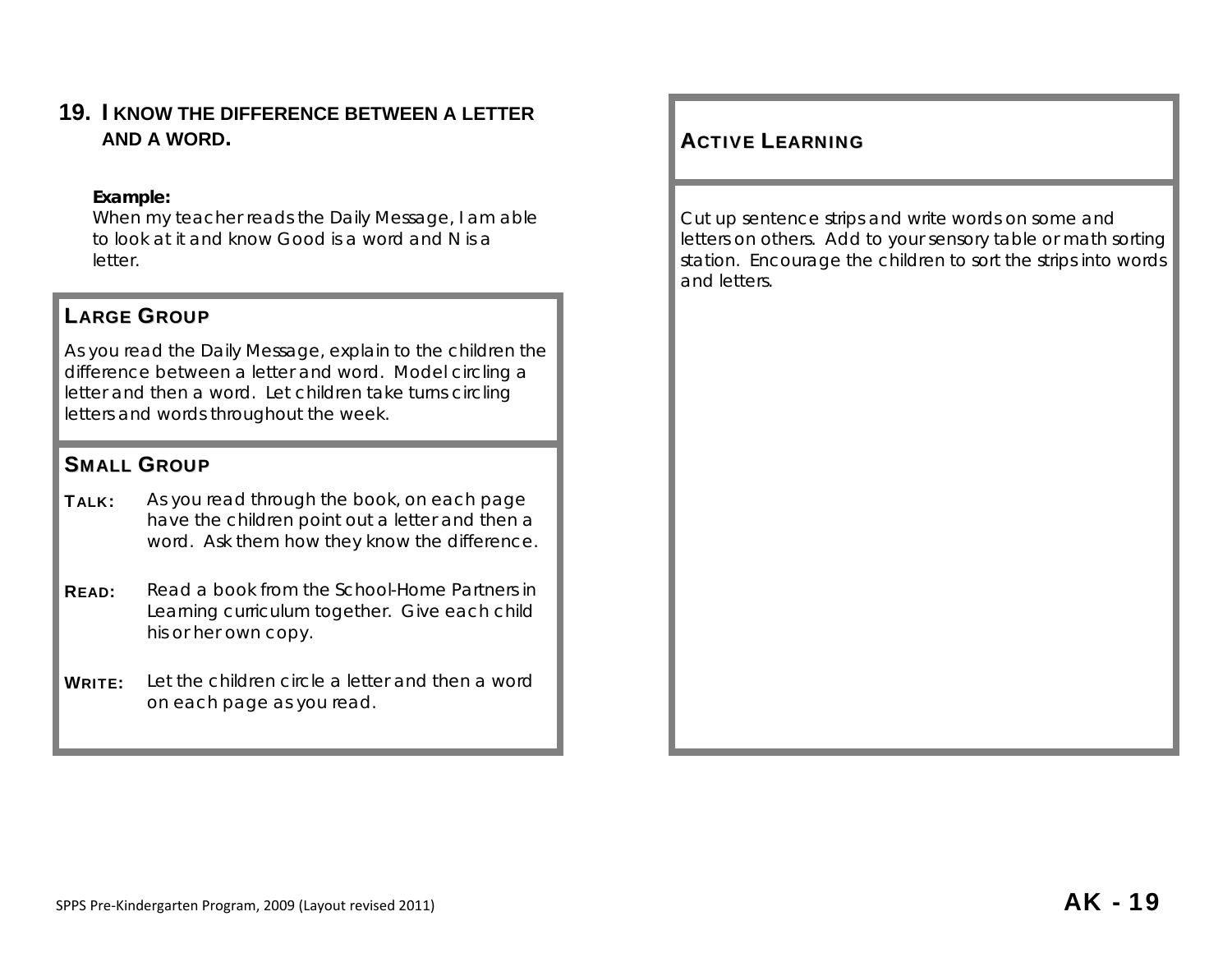# **20. I UNDERSTAND THAT WORDS CAN BE WRITTEN.**

#### **Example:**

I will ask people to write down what I'm thinking. When I draw a picture of a rainbow, I know I can ask my teacher to write "rainbow."

# LARGE GROUP

During Regroup to Revisit, start a list that records what children did during the day. Add sentences to the list about the child's day throughout the week or month. Before writing the sentence in front of the children, explain that words can be written down. Use a cue such as "What we think can be written down. I'm going to write down what [name] told me she did today!"

# SMALL GROUP

- **TALK:** Gather examples of children's writing throughout the previous week. When you have several examples, bring to Small Group. Talk with the children about what was written down, and how the children knew they could write down the words.
- **READ:** Read through the examples of other children's writing.
- WRITE: Have the children think of something they would like to write down. Using teacher dictation or interactive writing, write down the words the children tell you. Re-read to the children.

# ACTIVE LEARNING

Watch for opportunities to make suggestions about writing during Active Learning. As children play, bring a clipboard to them, and suggest they could write something down as they play.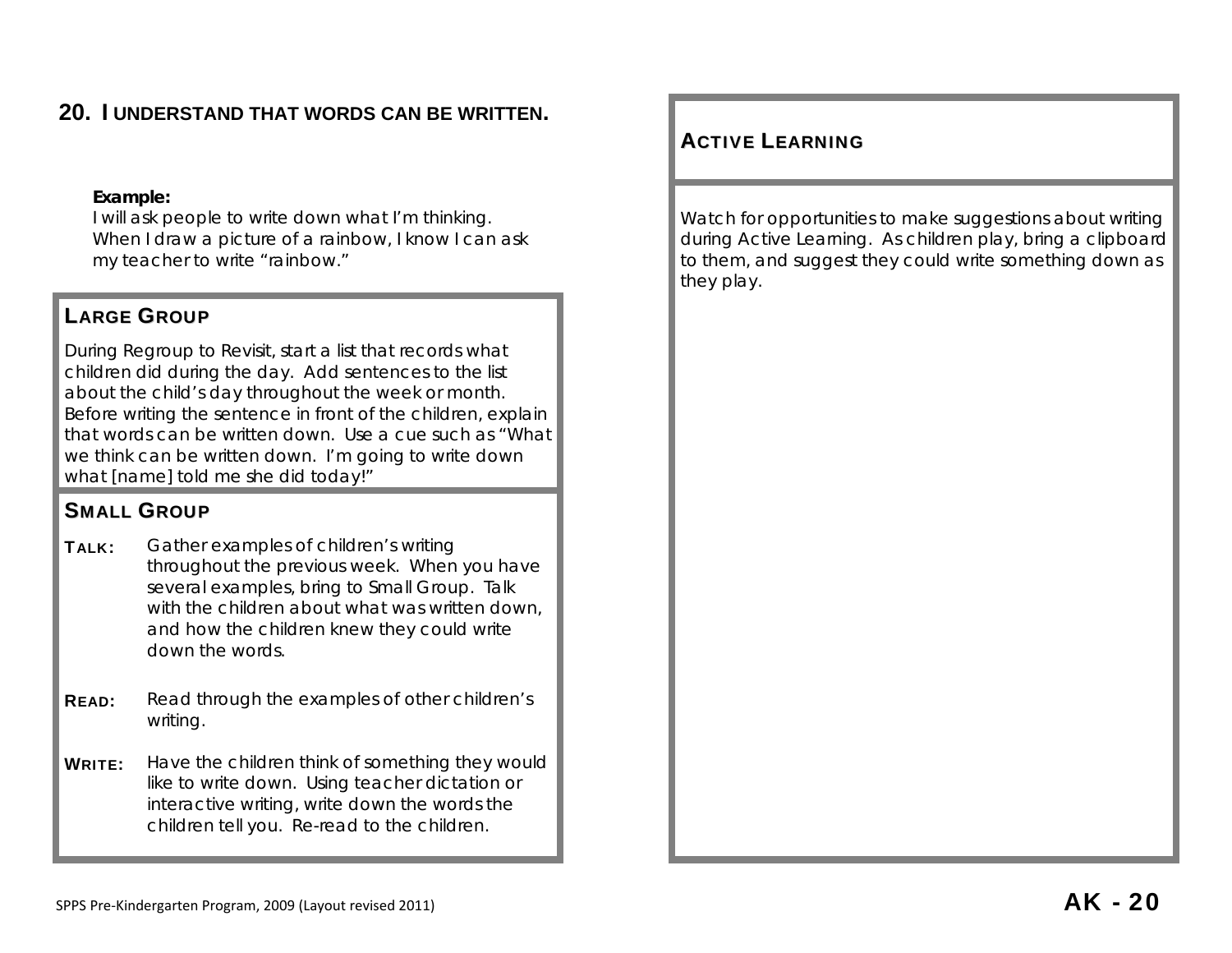# **21. I CAN ISOLATE A LETTER FROM A WORD.**

#### **Example:**

When my teacher shows me the word dog, and asks me to find the letter d, I can point to or circle the letter d.

# LARGE GROUP

As you read the Daily Message, have the children use a magnifying glass to find letters within words.

# SMALL GROUP

- TALK: Prepare sentences about each child (Jane has a red coat). After the children have read the sentences, ask them to point to specific letters within each of the words.
- **READ:** Read the sentences with the children, and review the concept of the difference between letters and words.
- WRITE: Let the children circle certain letters in words in their sentences. Write new sentences with the children, and practice finding letters.

# ACTIVE LEARNING

Provide magnifying glasses or cameras to the children. Encourage them to find letters within words around the room.